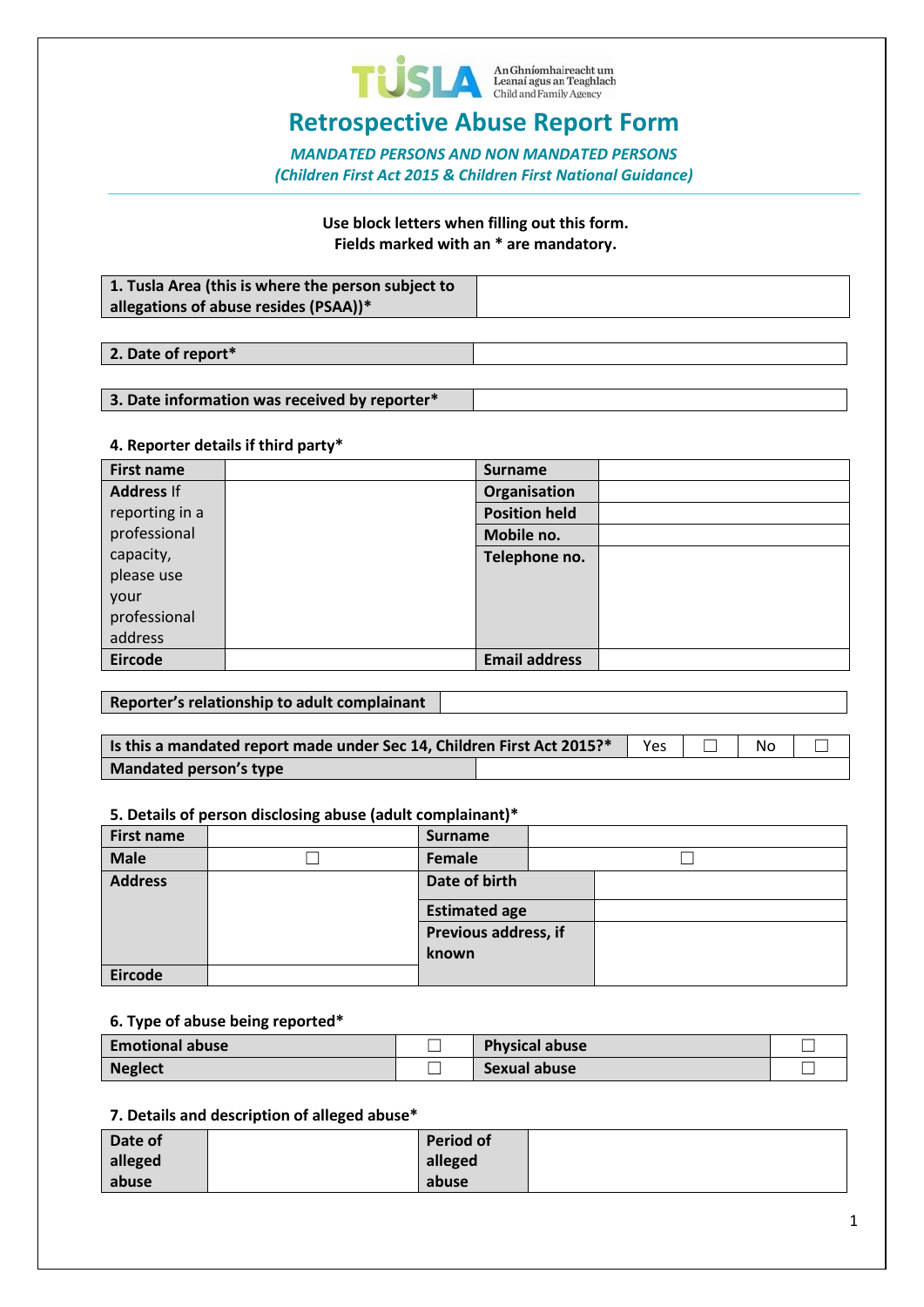

# **Retrospective Abuse Report Form**

### *MANDATED PERSONS AND NON MANDATED PERSONS (Children First Act 2015 & Children First National Guidance)*

| Location of | <b>Reason for</b> |  |
|-------------|-------------------|--|
| alleged     | report at this    |  |
| abuse       | time              |  |

Further detail (include, if known, age of adult complainant at time of abuse, age of PSAA at time of abuse). Please attach additional sheets if necessary.

#### **8. Details of person subject to allegations of abuse (PSAA)**

| First name*       | Surname*             |  |
|-------------------|----------------------|--|
| Male*             | Female*              |  |
| <b>Address</b>    | Date of birth        |  |
|                   | <b>Estimated age</b> |  |
|                   | Mobile no.           |  |
|                   | Telephone no.        |  |
| <b>Eircode</b>    | <b>Email address</b> |  |
| <b>Occupation</b> |                      |  |

#### **9. Details of PSAA's social and employment status**

#### **10. PSAA household composition**

| <b>First name</b> | <b>Surname</b> | Relationship | Date of birth | <b>Estimated</b><br>age | <b>Additional</b><br>information, e.g.<br>school, occupation,<br>etc. |
|-------------------|----------------|--------------|---------------|-------------------------|-----------------------------------------------------------------------|
|                   |                |              |               |                         |                                                                       |
|                   |                |              |               |                         |                                                                       |
|                   |                |              |               |                         |                                                                       |
|                   |                |              |               |                         |                                                                       |
|                   |                |              |               |                         |                                                                       |

|--|

If Yes, please complete information below. If No, proceed to 11.

| <b>Details of child</b> |  |                |  |  |  |
|-------------------------|--|----------------|--|--|--|
| <b>First name</b>       |  | <b>Surname</b> |  |  |  |
| <b>Address</b>          |  | Mobile no.     |  |  |  |
|                         |  | Telephone no.  |  |  |  |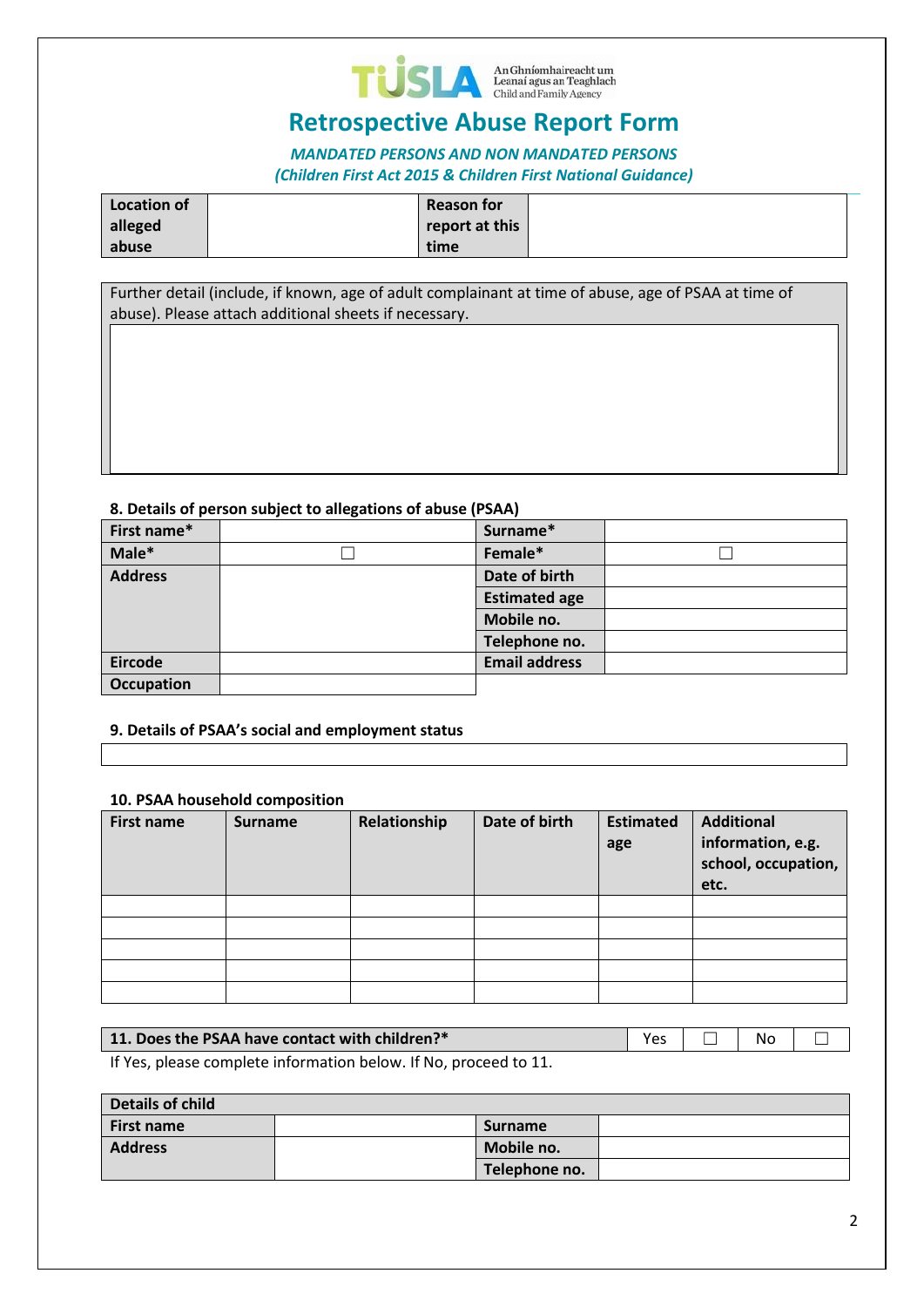

# **Retrospective Abuse Report Form**

*MANDATED PERSONS AND NON MANDATED PERSONS (Children First Act 2015 & Children First National Guidance)*

|                                |        | <b>Email address</b> |         |  |
|--------------------------------|--------|----------------------|---------|--|
|                                |        | Date of birth        |         |  |
| <b>Eircode</b>                 |        | Age                  |         |  |
| Parent/carers' names           |        | Parent/carers'       |         |  |
|                                |        | names                |         |  |
| <b>Relationship to adult</b>   |        | Relationship         |         |  |
| complainant                    |        | to PSAA              |         |  |
| Frequency of contact, if known |        |                      |         |  |
| Male                           | Female |                      | Unknown |  |

**Please attach additional sheets for additional children, if necessary.**

| 12. Based on information known at this time, is the PSAA known to the<br><b>Tusla Social Work Department?</b> | <b>Yes</b> | No |  |
|---------------------------------------------------------------------------------------------------------------|------------|----|--|
| If yes, please provide detail:                                                                                |            |    |  |

| 13. Based on information known at this time, is the adult complainant<br>known to the Tusla Social Work Department? | Yes | No |  |
|---------------------------------------------------------------------------------------------------------------------|-----|----|--|
| If yes, please provide detail:                                                                                      |     |    |  |

| to An Garda Síochána? | 14. Based on information known at this time, has a report been made |                            | <b>Yes</b> | No |  |
|-----------------------|---------------------------------------------------------------------|----------------------------|------------|----|--|
| Garda name:           |                                                                     | Telephone no.              |            |    |  |
| Garda district:       |                                                                     | Email:                     |            |    |  |
| <b>Address:</b>       |                                                                     | <b>PULSE ID number:</b>    |            |    |  |
|                       |                                                                     | Date notification<br>made: |            |    |  |
| <b>Eircode</b>        |                                                                     | Date report made           |            |    |  |

| 15. Is the PSAA aware of this report?   | Yes | No |  |
|-----------------------------------------|-----|----|--|
| If yes, please provide further details: |     |    |  |

| 16. Any additional information                                                                           | <b>Yes</b> | No. |  |
|----------------------------------------------------------------------------------------------------------|------------|-----|--|
| Please provide any further information that will assist Tusla in assessing and prioritising this report: |            |     |  |

**In completing this report form you are providing details on yourself and on others. Details such**